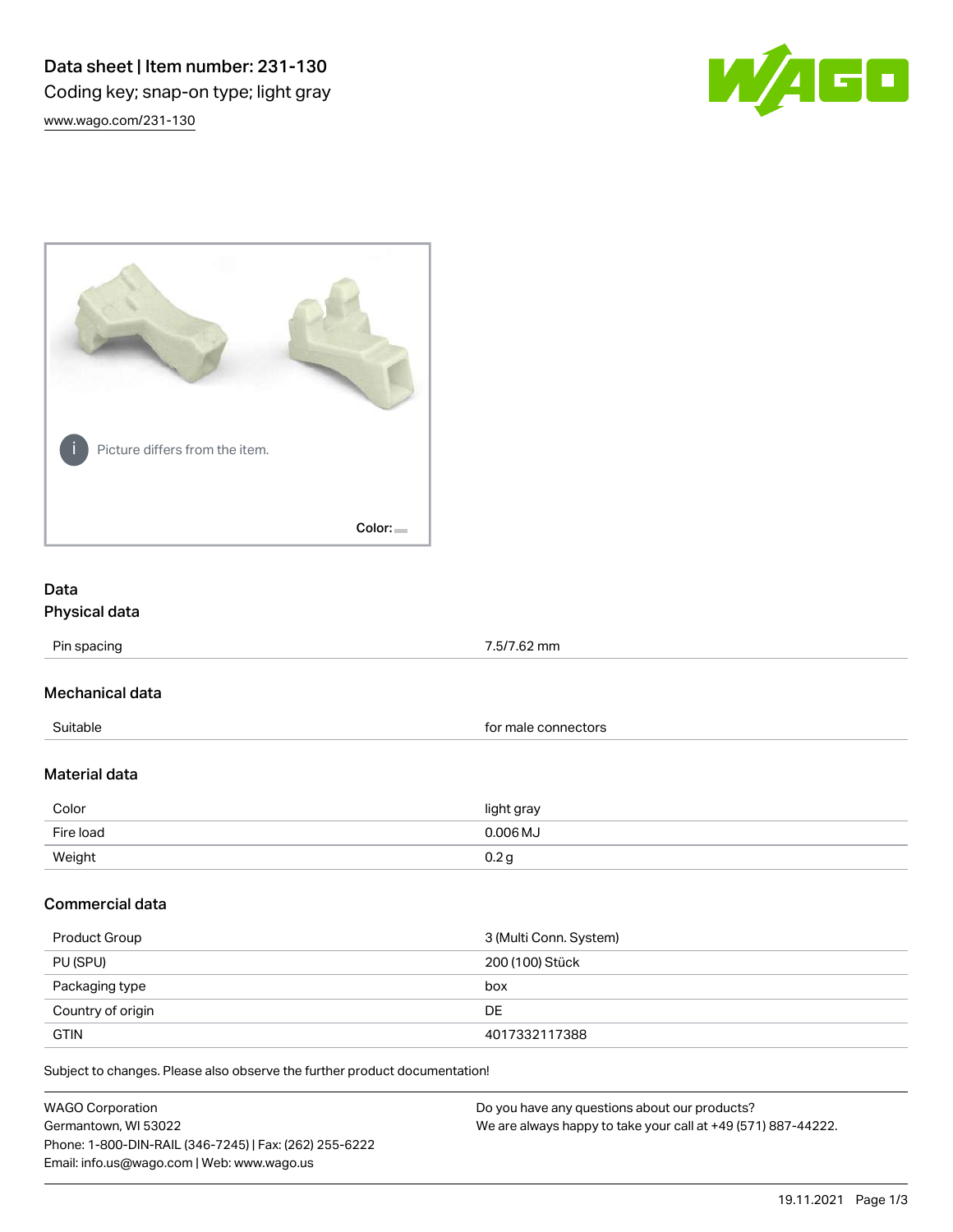[www.wago.com/231-130](http://www.wago.com/231-130)



Customs tariff number 3926909985

#### Approvals / Certificates

## Country specific Approvals

| Logo | Approval                        | <b>Additional Approval Text</b> | Certificate<br>name |
|------|---------------------------------|---------------------------------|---------------------|
| G)   | CSA<br>DEKRA Certification B.V. | C <sub>22.2</sub>               | 1466354             |

#### Ship Approvals

|            |                 |                                 | Certificate |
|------------|-----------------|---------------------------------|-------------|
| Logo       | Approval        | <b>Additional Approval Text</b> | name        |
|            | LR              | IEC 61984                       | 96/20035    |
| 同<br>8 L.N | Lloyds Register |                                 | (E5)        |

# Downloads

# Documentation

Email: info.us@wago.com | Web: www.wago.us

| <b>Additional Information</b>                                                  |                                                               |               |          |
|--------------------------------------------------------------------------------|---------------------------------------------------------------|---------------|----------|
| Technical explanations                                                         | 2019 Apr 3                                                    | pdf<br>2.0 MB | Download |
|                                                                                |                                                               |               |          |
| <b>CAD files</b>                                                               |                                                               |               |          |
| CAE data                                                                       |                                                               |               |          |
| ZUKEN Portal 231-130                                                           |                                                               | <b>URL</b>    | Download |
| <b>CAD</b> data                                                                |                                                               |               |          |
| 2D/3D Models 231-130                                                           |                                                               | URL           | Download |
| <b>Environmental Product Compliance</b>                                        |                                                               |               |          |
| <b>Compliance Search</b>                                                       |                                                               |               |          |
| Environmental Product Compliance 231-130                                       |                                                               | URL           | Download |
| Coding key; snap-on type; light gray                                           |                                                               |               |          |
| Subject to changes. Please also observe the further product documentation!     |                                                               |               |          |
| <b>WAGO Corporation</b>                                                        | Do you have any questions about our products?                 |               |          |
| Germantown, WI 53022<br>Phone: 1-800-DIN-RAIL (346-7245)   Fax: (262) 255-6222 | We are always happy to take your call at +49 (571) 887-44222. |               |          |